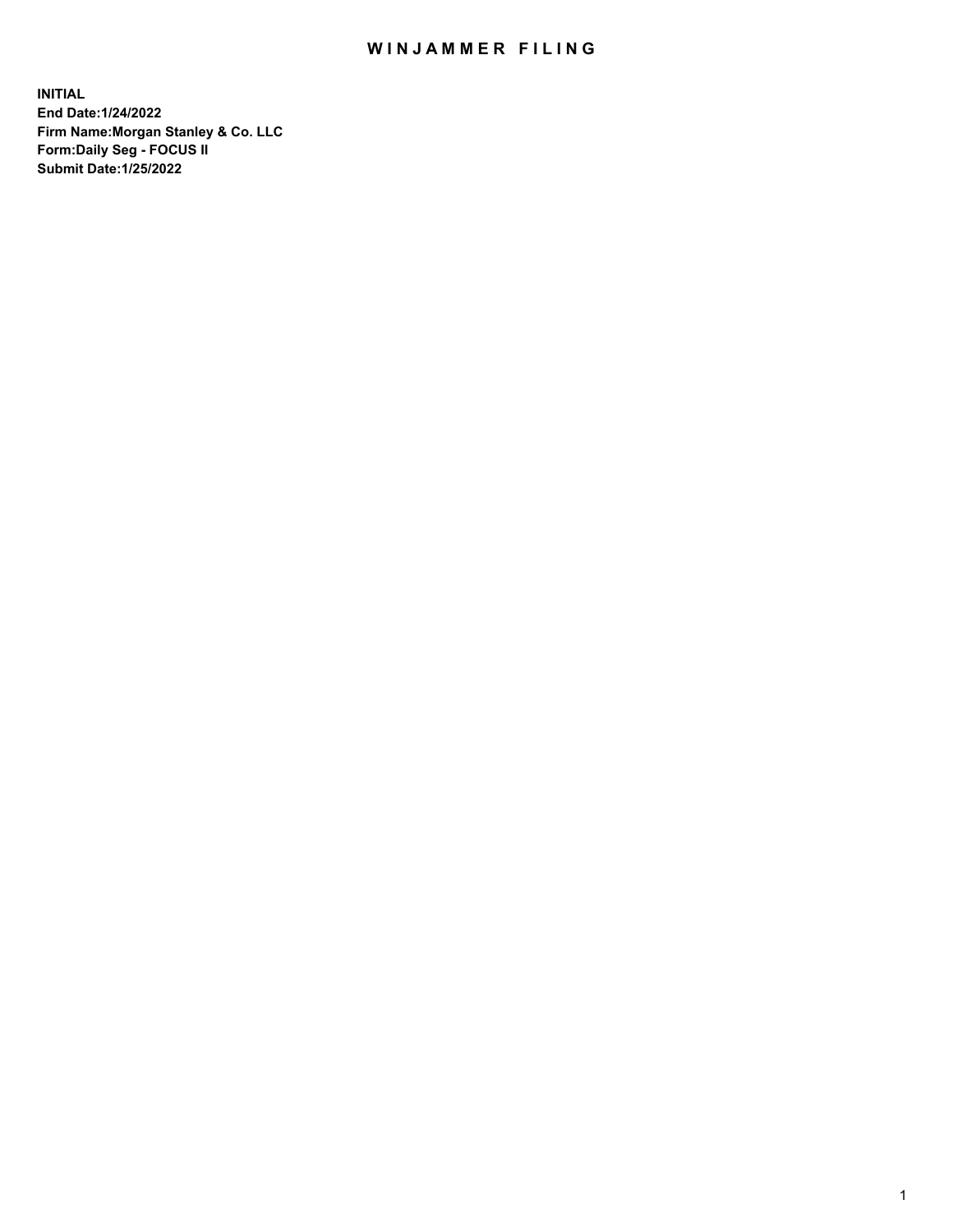**INITIAL End Date:1/24/2022 Firm Name:Morgan Stanley & Co. LLC Form:Daily Seg - FOCUS II Submit Date:1/25/2022 Daily Segregation - Cover Page**

| Name of Company                                                                                                                                                                                                                                                                                                                | Morgan Stanley & Co. LLC                               |
|--------------------------------------------------------------------------------------------------------------------------------------------------------------------------------------------------------------------------------------------------------------------------------------------------------------------------------|--------------------------------------------------------|
| <b>Contact Name</b>                                                                                                                                                                                                                                                                                                            | <b>Ikram Shah</b>                                      |
| <b>Contact Phone Number</b>                                                                                                                                                                                                                                                                                                    | 212-276-0963                                           |
| <b>Contact Email Address</b>                                                                                                                                                                                                                                                                                                   | Ikram.shah@morganstanley.com                           |
| FCM's Customer Segregated Funds Residual Interest Target (choose one):<br>a. Minimum dollar amount: : or<br>b. Minimum percentage of customer segregated funds required:%; or<br>c. Dollar amount range between: and; or<br>d. Percentage range of customer segregated funds required between:% and%.                          | 235,000,000<br><u>0</u><br>0 Q<br><u>00</u>            |
| FCM's Customer Secured Amount Funds Residual Interest Target (choose one):<br>a. Minimum dollar amount: ; or<br>b. Minimum percentage of customer secured funds required:%; or<br>c. Dollar amount range between: and; or<br>d. Percentage range of customer secured funds required between:% and%.                            | 140,000,000<br><u>0</u><br><u>00</u><br>0 <sub>0</sub> |
| FCM's Cleared Swaps Customer Collateral Residual Interest Target (choose one):<br>a. Minimum dollar amount: ; or<br>b. Minimum percentage of cleared swaps customer collateral required:% ; or<br>c. Dollar amount range between: and; or<br>d. Percentage range of cleared swaps customer collateral required between:% and%. | 92,000,000<br><u>0</u><br><u>00</u><br>0 <sub>0</sub>  |

Attach supporting documents CH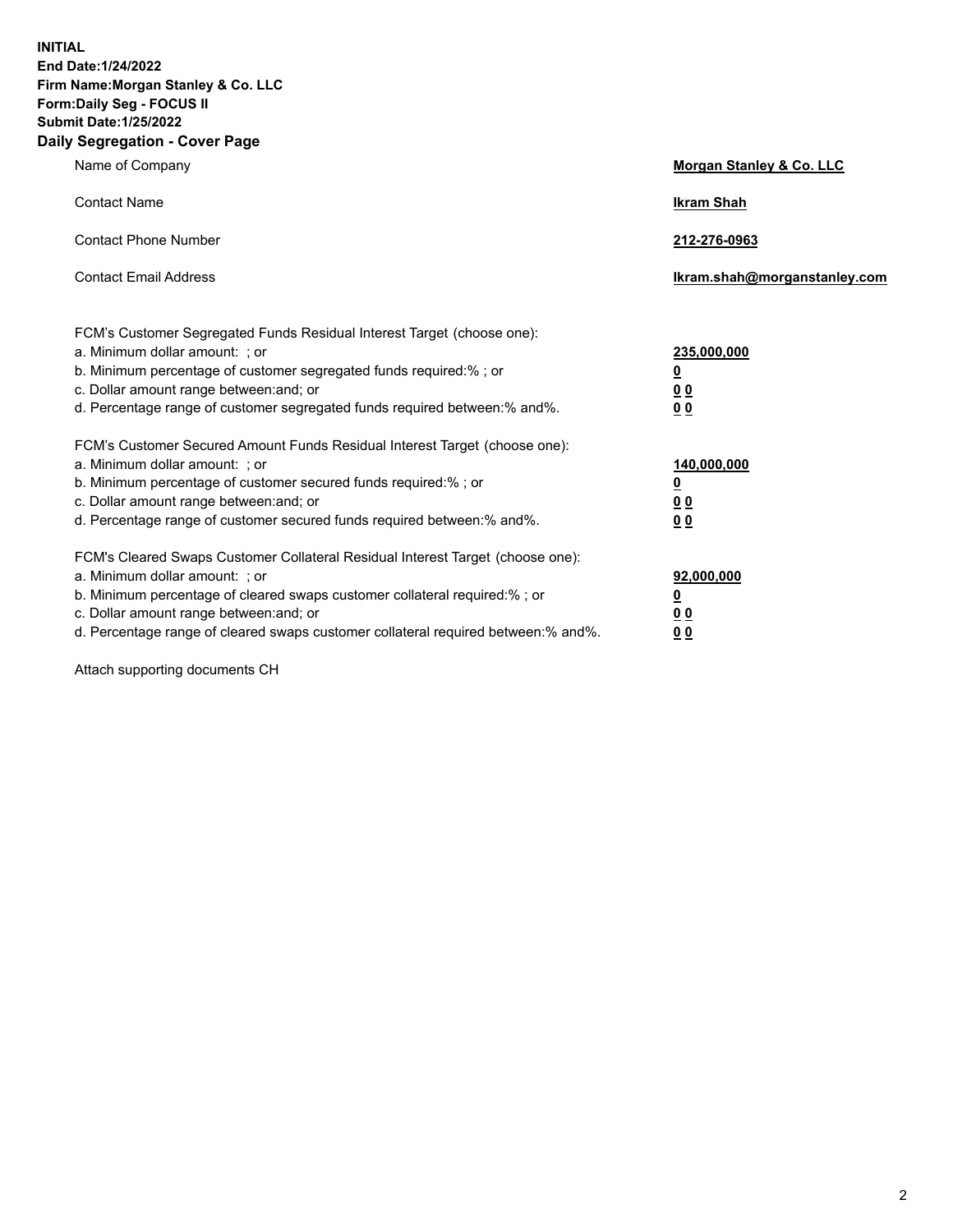## **INITIAL End Date:1/24/2022 Firm Name:Morgan Stanley & Co. LLC Form:Daily Seg - FOCUS II Submit Date:1/25/2022 Daily Segregation - Secured Amounts** Foreign Futures and Foreign Options Secured Amounts Amount required to be set aside pursuant to law, rule or regulation of a foreign government or a rule of a self-regulatory organization authorized thereunder 1. Net ledger balance - Foreign Futures and Foreign Option Trading - All Customers A. Cash **5,078,415,120** [7315] B. Securities (at market) **1,888,479,500** [7317] 2. Net unrealized profit (loss) in open futures contracts traded on a foreign board of trade **379,430,622** [7325] 3. Exchange traded options a. Market value of open option contracts purchased on a foreign board of trade **28,550,260** [7335]

- b. Market value of open contracts granted (sold) on a foreign board of trade **-18,861,698** [7337]
- 4. Net equity (deficit) (add lines 1. 2. and 3.) **7,356,013,804** [7345]
- 5. Account liquidating to a deficit and account with a debit balances gross amount **170,305,436** [7351] Less: amount offset by customer owned securities **-167,982,808** [7352] **2,322,628**
- 6. Amount required to be set aside as the secured amount Net Liquidating Equity Method (add lines 4 and 5)
- 7. Greater of amount required to be set aside pursuant to foreign jurisdiction (above) or line 6.

## FUNDS DEPOSITED IN SEPARATE REGULATION 30.7 ACCOUNTS

- 1. Cash in banks
	- A. Banks located in the United States **552,348,526** [7500]
	- B. Other banks qualified under Regulation 30.7 **215,173,473** [7520] **767,521,999**
- 2. Securities
	- A. In safekeeping with banks located in the United States **535,601,452** [7540]
	- B. In safekeeping with other banks qualified under Regulation 30.7 **119,662,615** [7560] **655,264,067**
- 3. Equities with registered futures commission merchants
	-
	- B. Securities **0** [7590]
	- C. Unrealized gain (loss) on open futures contracts **1,548,962** [7600]
	- D. Value of long option contracts **0** [7610]
	- E. Value of short option contracts **0** [7615] **8,732,000** [7620]
- 4. Amounts held by clearing organizations of foreign boards of trade
	- A. Cash **0** [7640]
	- B. Securities **0** [7650]
	- C. Amount due to (from) clearing organization daily variation **0** [7660]
	- D. Value of long option contracts **0** [7670]
	- E. Value of short option contracts **0** [7675] **0** [7680]
- 5. Amounts held by members of foreign boards of trade
	-
	-
	- C. Unrealized gain (loss) on open futures contracts **377,881,660** [7720]
	- D. Value of long option contracts **28,550,260** [7730]
	-
- 6. Amounts with other depositories designated by a foreign board of trade **0** [7760]
- 7. Segregated funds on hand **0** [7765]
- 8. Total funds in separate section 30.7 accounts **7,575,342,320** [7770]
- 9. Excess (deficiency) Set Aside for Secured Amount (subtract line 7 Secured Statement Page 1 from Line 8)
- 10. Management Target Amount for Excess funds in separate section 30.7 accounts **140,000,000** [7780]
- 11. Excess (deficiency) funds in separate 30.7 accounts over (under) Management Target **77,005,888** [7785]

**0** [7305]

[7354] **7,358,336,432** [7355]

**7,358,336,432** [7360]

[7530]

[7570]

A. Cash **7,183,038** [7580]

 A. Cash **4,523,038,599** [7700] B. Securities **1,233,215,433** [7710] E. Value of short option contracts **-18,861,698** [7735] **6,143,824,254** [7740] **217,005,888** [7380]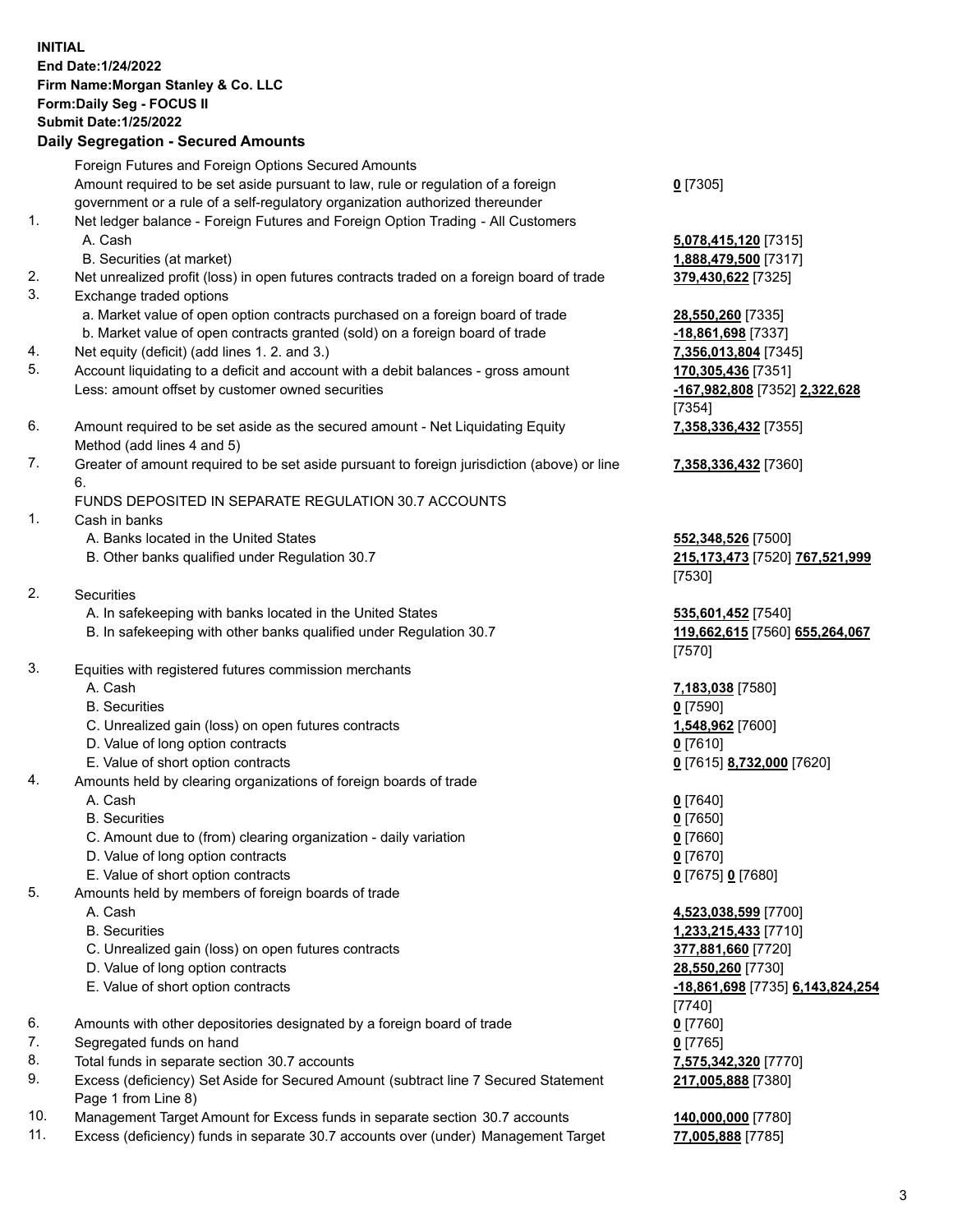**INITIAL End Date:1/24/2022 Firm Name:Morgan Stanley & Co. LLC Form:Daily Seg - FOCUS II Submit Date:1/25/2022 Daily Segregation - Segregation Statement** SEGREGATION REQUIREMENTS(Section 4d(2) of the CEAct) 1. Net ledger balance A. Cash **19,923,038,865** [7010] B. Securities (at market) **7,021,890,928** [7020] 2. Net unrealized profit (loss) in open futures contracts traded on a contract market **-2,938,275,104** [7030] 3. Exchange traded options A. Add market value of open option contracts purchased on a contract market **1,153,717,041** [7032] B. Deduct market value of open option contracts granted (sold) on a contract market **-669,280,034** [7033] 4. Net equity (deficit) (add lines 1, 2 and 3) **24,491,091,696** [7040] 5. Accounts liquidating to a deficit and accounts with debit balances - gross amount **414,268,701** [7045] Less: amount offset by customer securities **-400,689,849** [7047] **13,578,852** [7050] 6. Amount required to be segregated (add lines 4 and 5) **24,504,670,548** [7060] FUNDS IN SEGREGATED ACCOUNTS 7. Deposited in segregated funds bank accounts A. Cash **1,879,042,384** [7070] B. Securities representing investments of customers' funds (at market) **0** [7080] C. Securities held for particular customers or option customers in lieu of cash (at market) **1,685,314,662** [7090] 8. Margins on deposit with derivatives clearing organizations of contract markets A. Cash **14,008,418,063** [7100] B. Securities representing investments of customers' funds (at market) **0** [7110] C. Securities held for particular customers or option customers in lieu of cash (at market) **5,182,299,884** [7120] 9. Net settlement from (to) derivatives clearing organizations of contract markets **1,482,321,021** [7130] 10. Exchange traded options A. Value of open long option contracts **1,153,717,041** [7132] B. Value of open short option contracts **-669,280,034** [7133] 11. Net equities with other FCMs A. Net liquidating equity **4,730,618** [7140] B. Securities representing investments of customers' funds (at market) **0** [7160] C. Securities held for particular customers or option customers in lieu of cash (at market) **0** [7170] 12. Segregated funds on hand **154,276,382** [7150] 13. Total amount in segregation (add lines 7 through 12) **24,880,840,021** [7180] 14. Excess (deficiency) funds in segregation (subtract line 6 from line 13) **376,169,473** [7190] 15. Management Target Amount for Excess funds in segregation **235,000,000** [7194]

16. Excess (deficiency) funds in segregation over (under) Management Target Amount Excess

**141,169,473** [7198]